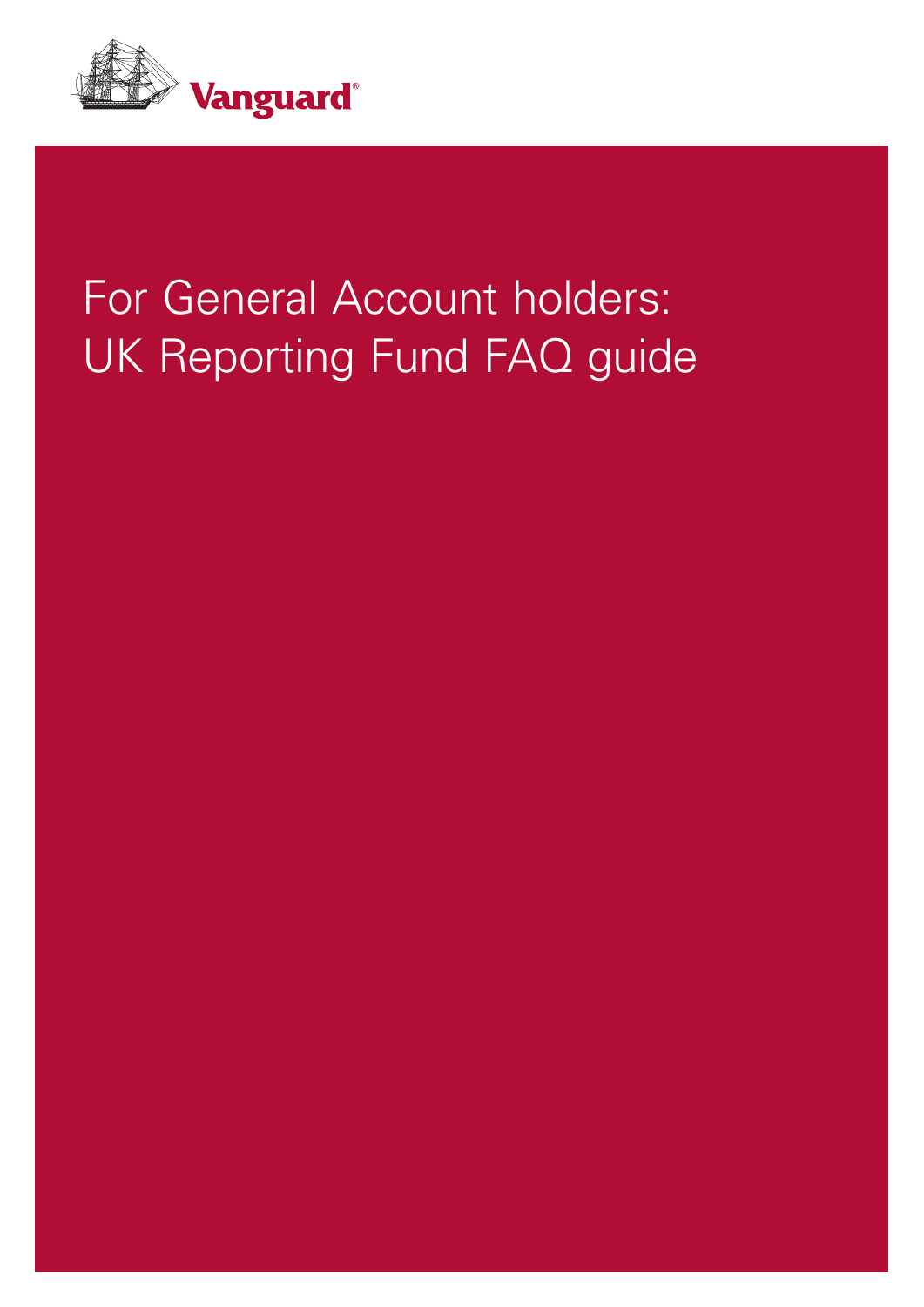The contents of this document set out certain features of the UK taxation of Vanguard Irish domiciled funds (including our ETFs) registered as UK Reporting Funds (Reporting Fund) for individual taxpayers resident and domiciled in the UK who are subject to income tax and capital gains tax.

This document should not be regarded as obtaining tax advice. You should seek independent tax advice when completing your tax returns.

## **Contents**

Section 1: Cash distributions received

- How do I know if I need to report cash distributions received? And where do I find the information?
- When should I report my cash distributions received?
- Should the cash distribution be treated as 'dividend income' or 'interest income'?

Section 2: Excess Reportable Income (Report to Participants)

- How do I know if I need to report Excess Reportable Income?
- In which tax year should I report Excess Reportable Income?
- Is there anything else I need to take into account?

Section 3: Disposing of a Reporting Fund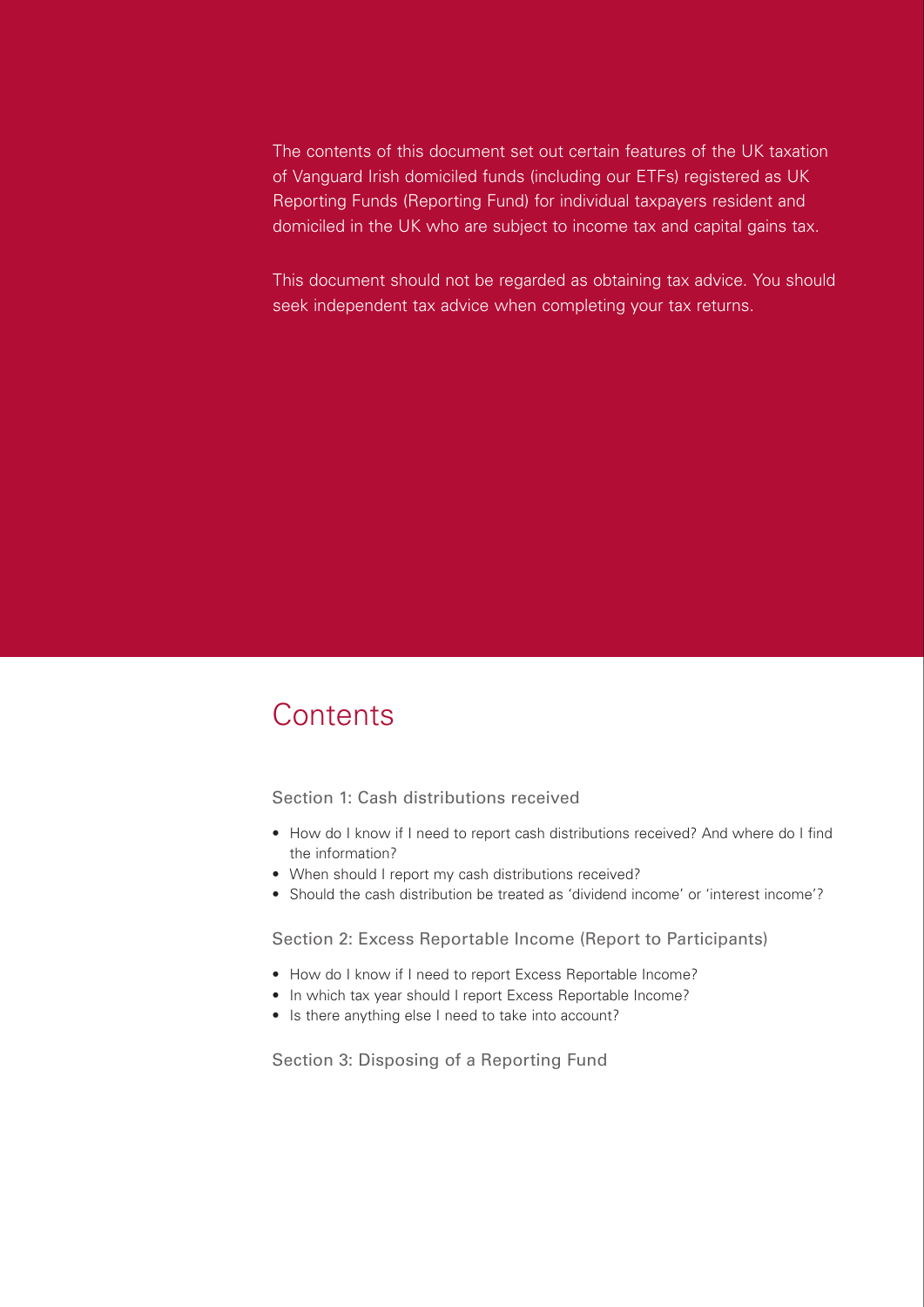# Completing your tax return

If you are a General Account holder of Vanguard Irish-Domiciled funds (including our ETFs), you'll need to consider two forms of income to complete your income tax self-assessment return.

The two forms are:

- 1. Cash distributions received (dividend and interest)
- 2. Excess Reportable Income (ERI). Both income and accumulation share classes may have ERI.

There may also be additional tax considerations when you dispose of a Reporting Fund, which are covered in more detail in Section 3 below.

# Section 1 Cash distributions received

### Q: **How do I know if I need to report cash distributions received? And where do I find the information?**



A: You should already have been given details in your account (found under 'Corporate actions') or your Consolidated Certificate (CTC), or your distribution notices.

#### **Log into your account**

You can confirm which funds you're holding (or have held) by going to the 'Corporate actions' tab in your account (found under 'Transactions').

Please remember to select the date range you'd like to view and then select the fund by selecting 'Details' next to the fund name.

The Report to Participants (see Section 2 below) also summarises distributions made in respect of a reporting period.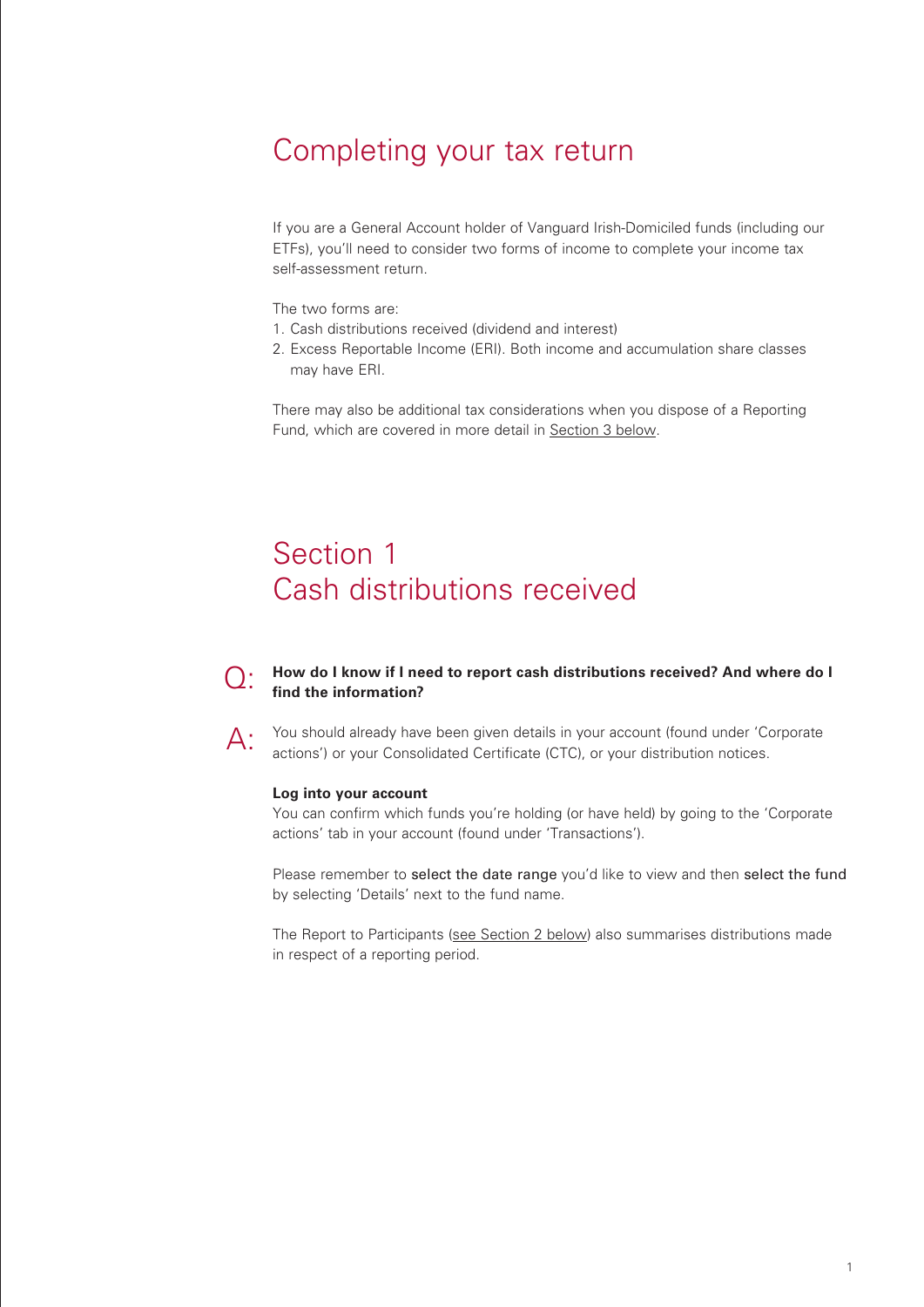Please make sure that you refer to both the Report to Participants *and* your 'Transactions' > 'Corporate actions' tab as you should only be taxed on distributions you have actually received in the relevant tax year.

### Q: **When should I report my cash distributions received?**



 $\Delta$ . Cash distributions are taxable on a 'receipts basis' which means they are taxable as received (i.e. on the pay date in the tax year in which they are received).

The pay date will determine which income tax year the cash distributions are taxable, which you'll find in your account, CTC or distribution notices.



### Q: **Should the cash distribution be treated as 'dividend income' or 'interest income'?**

 $\mathsf{\Delta}\cdot$  All our Report to Participants now identify if a Reporting Fund is a 'Bond fund' or an 'Equity fund'. This allows you to determine if any distributions should be treated as interest income or dividend income for the purposes of completing your tax return.

#### **Bond fund = interest income**

Where the share class holds more than 60% of its investments in debt securities (or similar) the share class is a bond fund and the distribution should be treated as interest income in the hands of the investor.

#### **Equity fund = dividend income**

Where the share class does not hold more than 60% of its investments in debt securities (or similar) the share class is an equity fund and the distribution should be treated as a dividend income in the hands of the investor.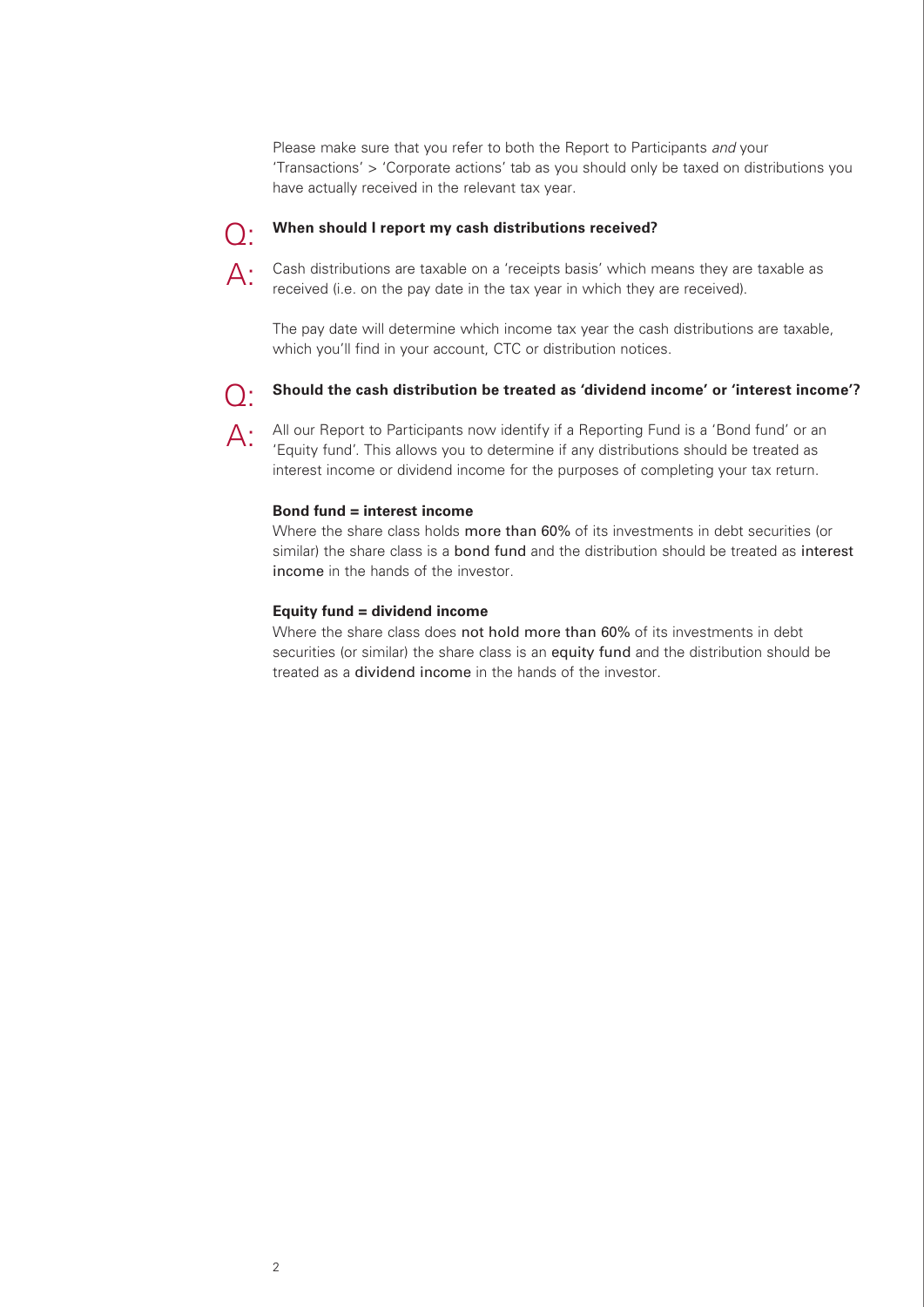# Section 2 Excess Reportable Income

Excess Reportable Income (or ERI) per unit (found in the Report to Participants and referred to as 'Excess of reportable income over distributions') should be used to calculate the total amount of ERI to include in your income tax self-assessment return (see below for how this is calculated).

This is in addition to any cash distributions which you may have received during the tax year.

ERI is treated as income and is treated as received by you on the Fund Distribution Date (six months after the last day of the fund's reporting period). This means you may need to refer to the previous Report to Participants when you complete your current year tax return. The previous periods Reports to Participants are available on our website.

The Report to Participants now refers to the relevant UK tax year for the purposes of assessing when ERI is taxable (in the footnotes).



### Q: **How do I know if I need to report Excess Reportable Income?**

 $\mathsf{\Delta}\cdot$  You'll need to report ERI if you hold an investment in a Reporting Fund on the last day of the fund's reporting period. The fund's reporting period is stated on the Report to Participants.

You calculate the total amount of ERI by applying the per unit rate of 'Excess of reportable income over distributions' to your shareholding on the last day of the reporting period.

### Example ERI calculation

Excess of reportable income over distributions

Number of shares held by you on the last day  $X \begin{array}{|l|}$  by you on the last day  $X \begin{array}{|l|} \hline \end{array}$  in tax return

Total Excess Reportable

You're obliged to report ERI for the full period even if you acquired the holding on the last day of the reporting period.

You should refer to the Report to Participants for each reporting period you held shares.

The currency of amounts shown in the Report to Participants is shown under 'Share class currency'. All amounts are shown in the share class currency indicated. UK tax returns should be completed in GBP. Conversion to GBP may be made on the relevant distribution or Fund Distribution Date, as long as you apply a consistent basis each year. You are free to choose which exchange rate to use and will need to look the rate up yourself.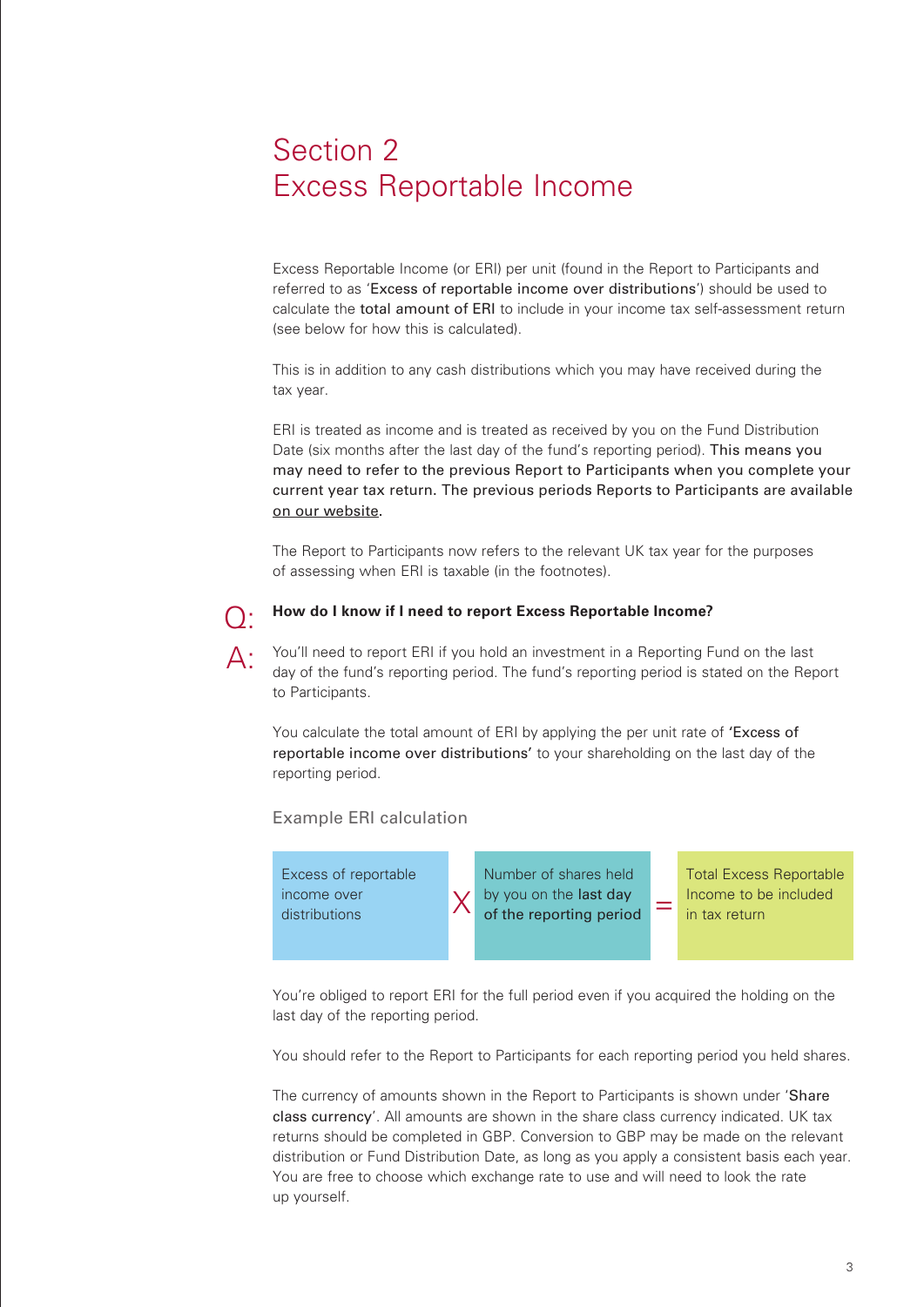Note: If you sell your shares and buy them back within a 30-day period (and this activity straddles the reporting period end) you'll still need to calculate ERI for your holding, as if you continued to hold the shares at the reporting period end.

### **O**. In which tax year should I report Excess Reportable Income?



 $\Delta$ . The 'Fund Distribution Date' is the date on which any ERI is deemed to be received by you for UK tax purposes. You must declare this amount as taxable income even though you have not received cash.

This date is fixed at six months after the last day of the reporting period of the fund, which is stated on the Report to Participants.

### Example timeline

The following timeline is an illustrative example of how ERI which may arise in respect of your holdings in the Vanguard Irish-Domiciled funds (including our ETFs) and, cash distributions received should be considered in a given tax year:

- Reporting period = Fund Financial Year
- Fund Distribution Date = 6 months after Fund Financial Year-end
- UK Individuals tax year  $= 6$  April 5 April following

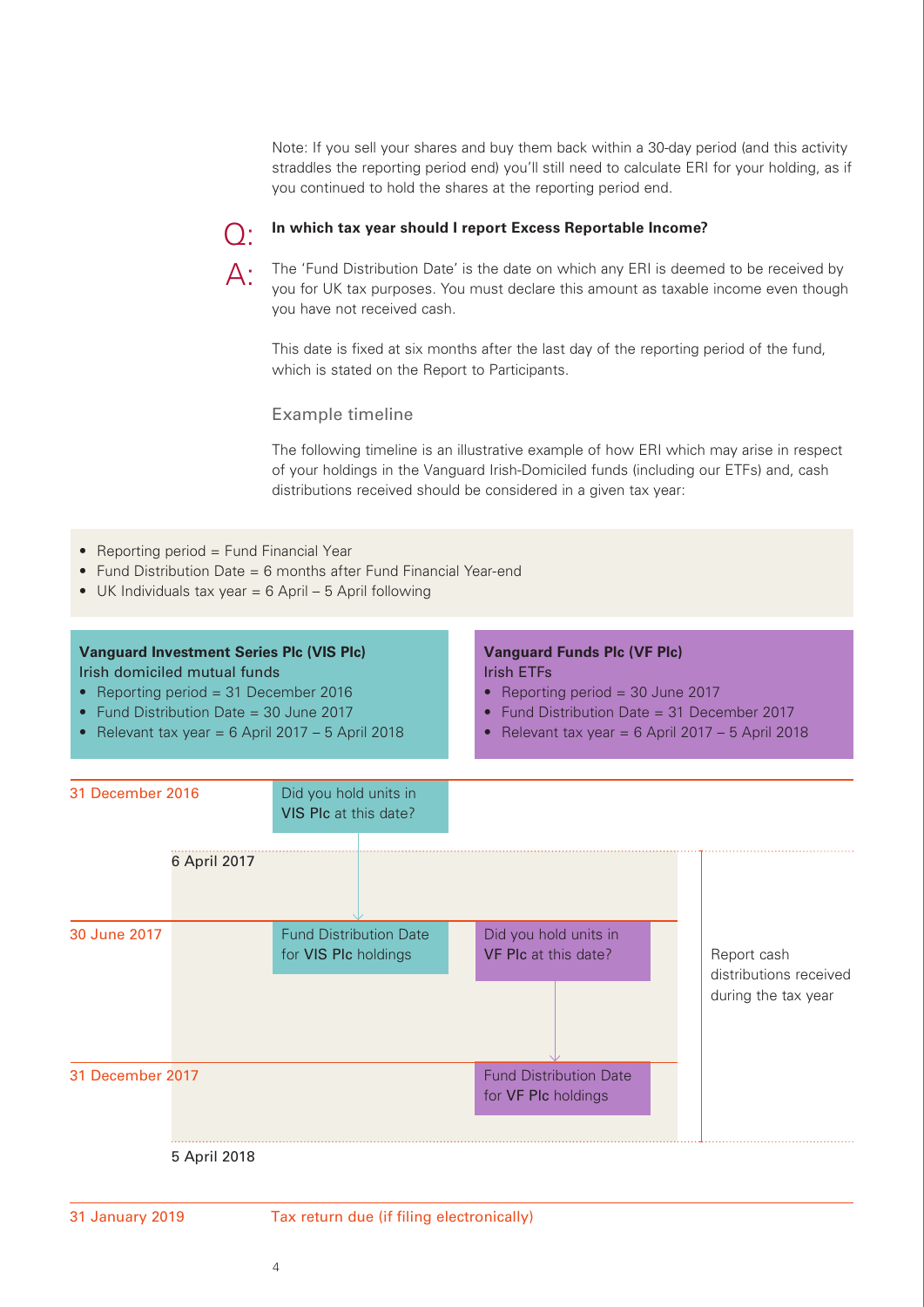### Q: **Is there anything else I need to take into account?**

A: Reporting Funds may elect to operate full equalisation which may result in the reporting of an additional investor per unit amount, included in the Report to Participants. This is only relevant to investors who have purchased their units after the beginning of the reporting period.

#### **Vanguard Funds Plc**

Vanguard Funds Plc do not provide 'Investor average equalisation adjustment' rates for the purposes of the UK Reporting Funds Regime. No further action is required.

#### **Vanguard Investment Series Plc**

Vanguard Investment Series Plc has opted to apply 'full equalisation'. This means share classes listed on the Vanguard Investor platform (and any registered as UK Reporting Funds) may report a 'per share' rate of equalisation specific to each distribution event (or, annually for accumulation classes) This is referred to as the 'Investor average equalisation adjustment' in the Report to Participants.

If you acquire units during a reporting period you may be able to reduce the taxable amount of cash distributions and/or ERI by the relevant amount of equalisation – calculated from the 'Investor average equalisation adjustment' per unit provided. This may reduce the amount of taxable income to declare.

For the purposes of income share classes the adjustment rate relating to the first cash distribution following purchase will be the relevant rate to use to calculate the amount of equalisation. You can calculate the total amount of equalisation by applying the per unit rate of 'Investor average equalisation adjustment' to the number of shares purchased.

Investor average equalisation adjustment Number of shares

 $X$  purchased  $=$ 

Total equalisation adjustment available to deduct from taxable income.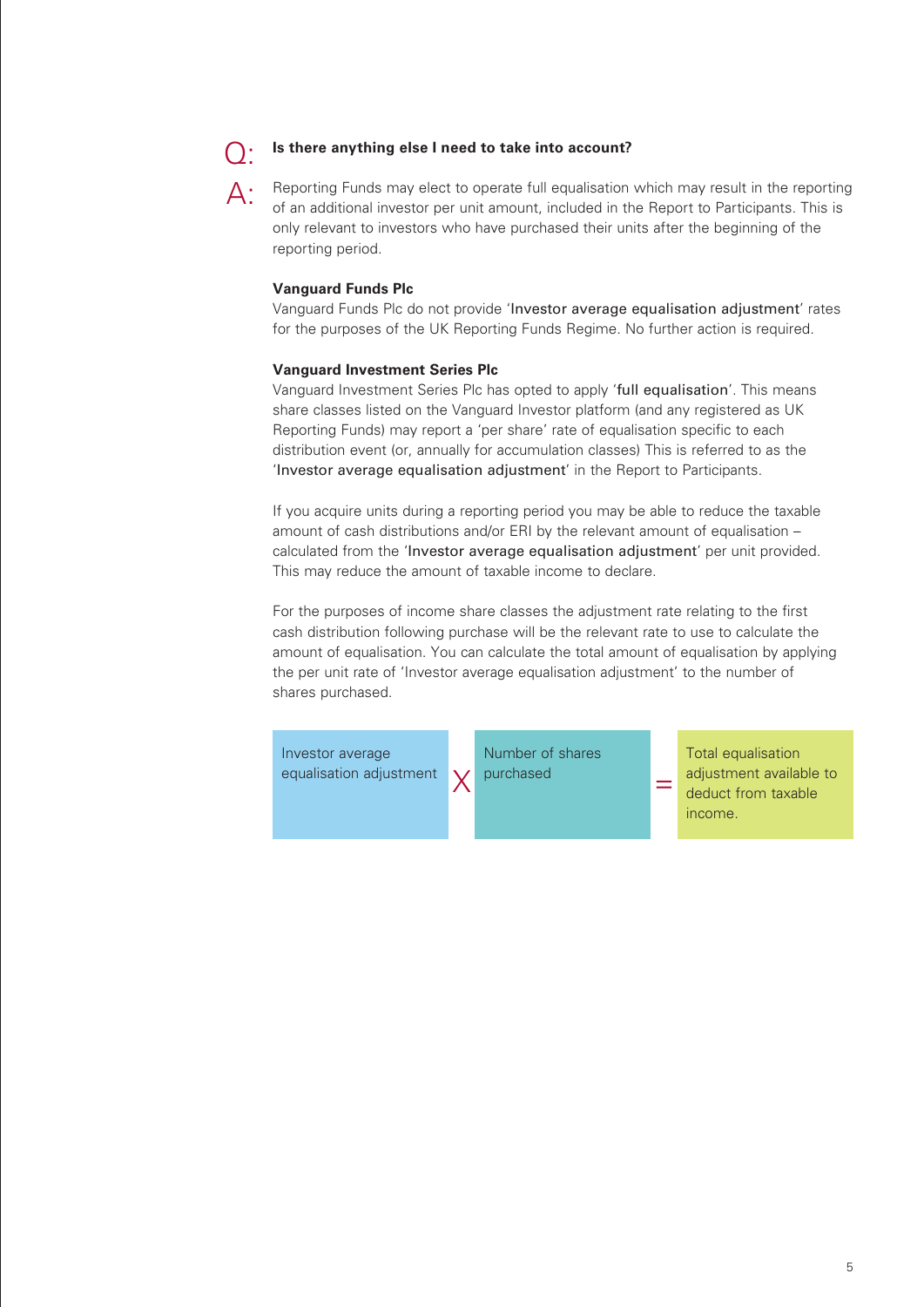Example calculation

Mr Smith purchased 100 units in GBP Income Shares of Vanguard Global Small-Cap Index Fund (a sub fund of Vanguard Investment Series Plc) on 21 November 2016 and continued to hold these at the reporting period end (31 December 2016).

You can find the relevant information in the Report to Participants shown below:



es the following **Come distributed Contains the Series of reportable Containery Contains the following contains the following of the following contains the following contains the following contains the following cont** includes the following information which is relevant to Mr Smith:

ation which is example respect of the section of the income over the sequalisation nt to Mr Smith: The reporting period' distributions' of GBP adjustment' of GB nt to Mr Smith: The reporting period' and individual of GBP and adjustment' of GB of GBP 0.5921 per **1988** 0.1469 per share and a **1988** 0.1671 the adjustm December 2016 (per **Institution Global Shares Accumulation** Geclare Accumulation Shares Accumulation Shares Accumu IE00BPT2BC07 Vanguard Global Small-Cap Index Fund GBP Institutional Plus Income Shares Income GBP 0.4554 31 March 2016 0.0000 0.0948 'Income distributed of GBP 0.5921 per share declared on 30 December 2016 (per the distribution notice, a pay date of 13 January 2017)

income over 'Fund Distribution

**Property** 30 and 2016 30 and 2019 30  $\frac{1}{2}$  rate relating the 017 distribution declared on **20.5898 30 December 2016 1.4670 30 September 2016 30 September 2016 30 September 2016 30 September 2016 30 September 2016 30 September 2016 30 September 2016 30 September 2016 30 September 2016 30 September 2016 30 September 2016 30 September 201** 'Investor average equalisation adjustment' of GBP 0.1671 the adjustment distribution following Mr Smith's purchase.

As Mr Smith purchased his shares during the reporting period he should be able to use the relevant 'Investor average equalisation adjustment' to calculate the equalisation which will reduce the amount of income in respect of that period that is subject to income tax. His equalisation amount would be £16.71 (100 x 0.1671).

The cash distribution received will have been £59.21 (100 x 0.5921) paid on 13 January 2017 (this should be checked – you can do this by going to your account to view 'Transactions'>'Corporate actions' tab, CTC or distribution notices) and the ERI will be £14.69 (100 x 0.1469) deemed to arise on 30 June 2017. The impact of equalisation on Mr Smith can be summarised as follows, assuming he chooses to offset the full equalisation first against ERI followed by cash distributions received.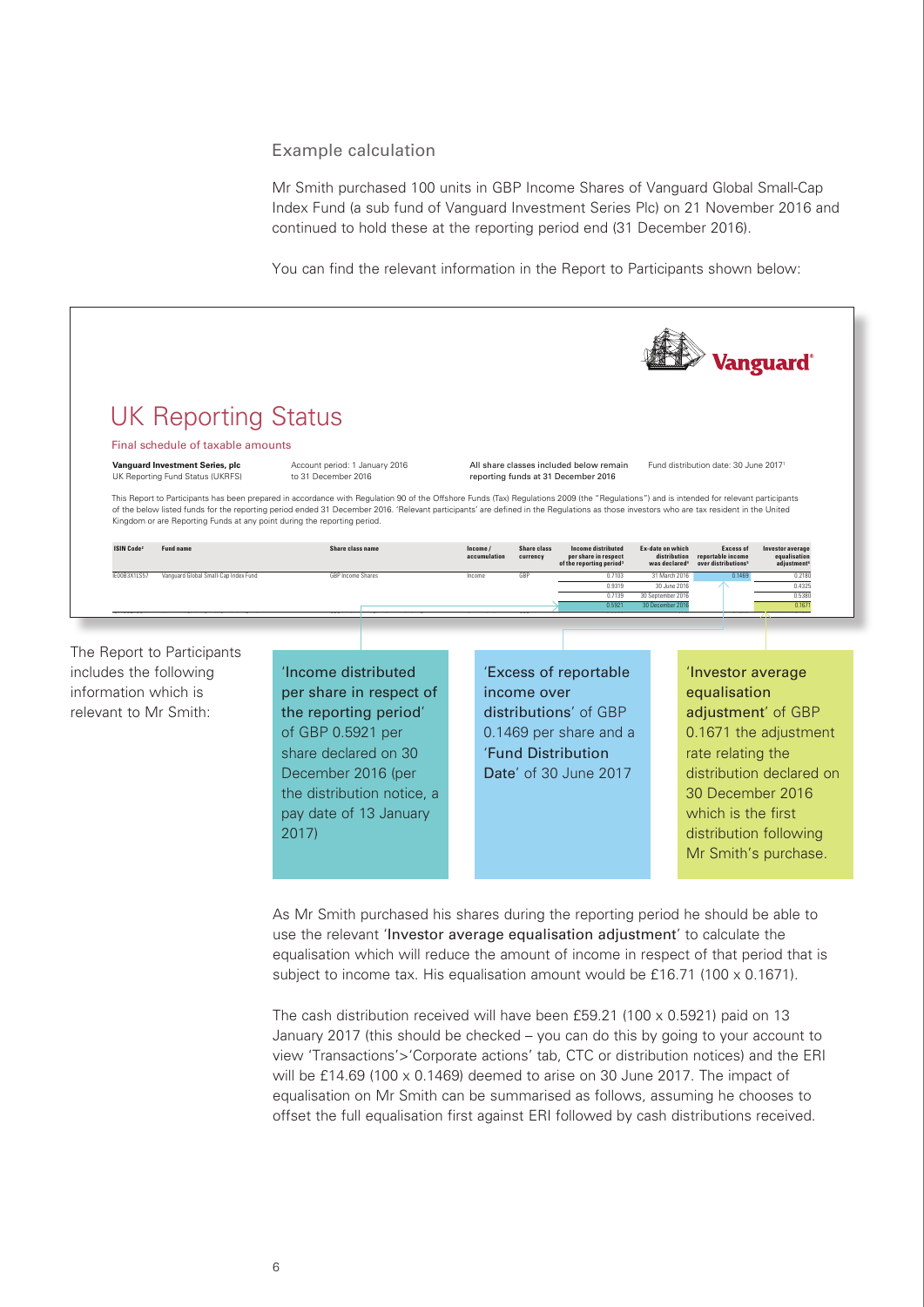|                                                                        | Total Income | Equalisation<br>adjustment | Net taxable<br>income | Relevant tax<br>year | Report in<br>electronic tax<br>return by |
|------------------------------------------------------------------------|--------------|----------------------------|-----------------------|----------------------|------------------------------------------|
|                                                                        | <b>GBP</b>   | GBP                        | <b>GBP</b>            |                      |                                          |
| <b>Excess Reportable Income</b><br>Fund Distribution Date 30 June 2017 | 14.69        | (14.69)                    | 0.00                  | 5 April 2018         | 31 January 2019                          |
| <b>Cash distribution received</b><br>Pay date 13 January 2017          | 59.21        | (2.02)                     | 57.19                 | 5 April 2017         | 31 January 2018                          |

Investors can choose to deduct equalisation first from cash distributions received and then from the ERI or from the ERI first and then cash distributions received, in respect of the reporting period in which the relevant purchase was made. The amount of taxable income cannot be reduced to less than zero.

# Section 3 Disposing of a Reporting Fund

Provided your holding is a Reporting Fund throughout the entire period you've held it, any gain upon disposal should be subject to capital gains tax (at rates of up to 20%) rather than income tax (at rates of up to 45%).

Any calculation of the gain or loss on disposal should take into account any ERI, equalisation and reinvested distributions. It's important for you to check that any ERI is not missed even if the Fund Distribution Date is after the date of disposal.